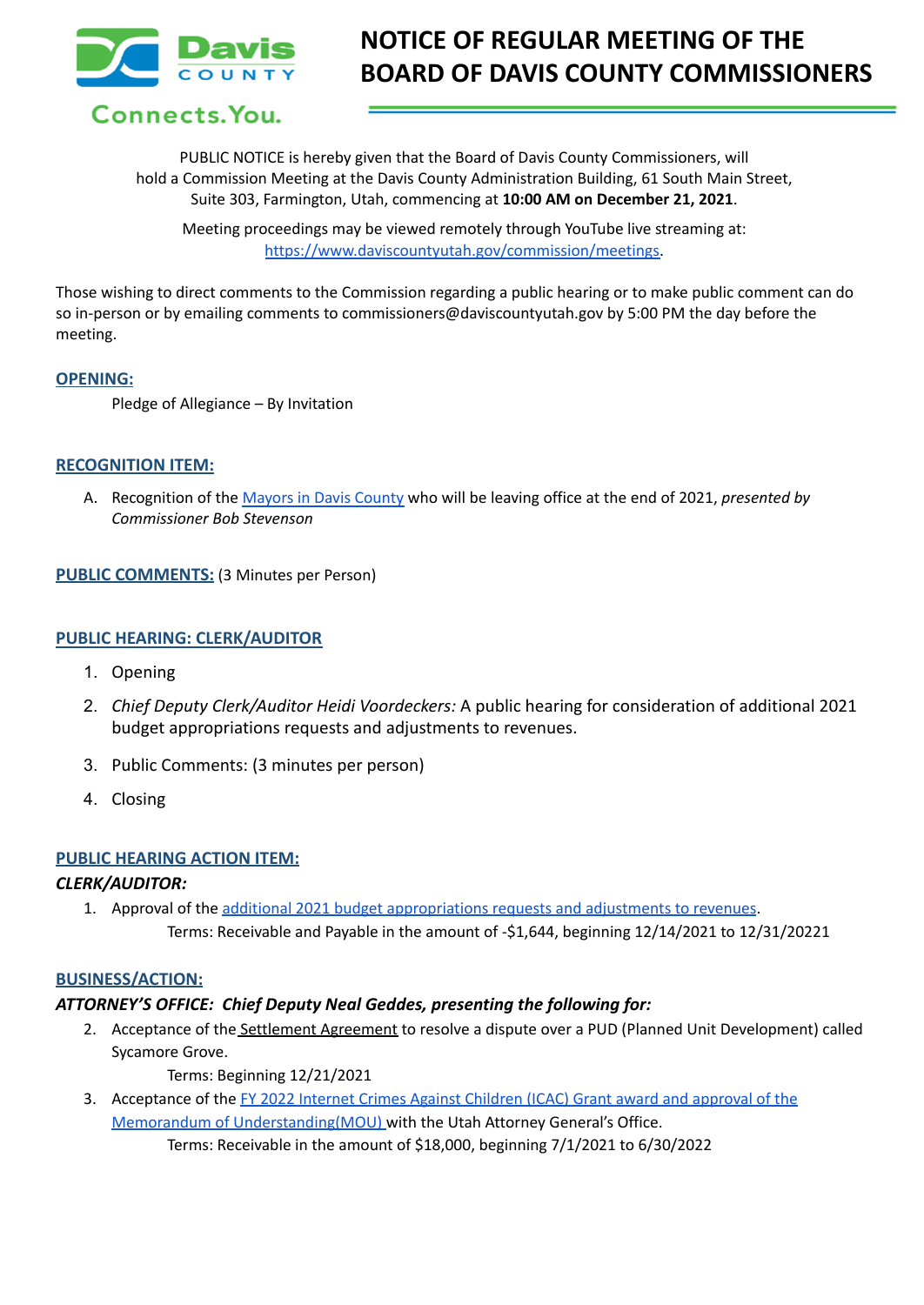# *CLERK/AUDITOR'S OFFICE: Chief Deputy Brian McKenzie, presenting the following for:*

- 4. Approval of the new Davis County Voting Precinct [boundaries](https://drive.google.com/file/d/1dpR6ixl1EmmaJ1wdV__Qu4tzuS2UQJ8x/view?usp=sharing).
- 5. Approval of the new Davis School Board District boundaries.
- 6. Approval of the new Davis County Voter [Participation](https://drive.google.com/file/d/1d16aCY34_LZXLSsxiqugQgvqPR-fsbld/view?usp=sharing) areas.

# *COMMUNITY & ECONOMIC DEVELOPMENT: Director Kent Andersen, presenting the following for:*

- 7. Approval of the Contract with UUDA (Utah Ultimate Disk [Association\)](https://drive.google.com/file/d/1a8Cpy6Qhuwl_y7hY_aYsBCb1ORE4I6Nv/view?usp=sharing) for spring of 2022 youth tournaments. Terms: Receivable in the amount of \$3,038.50, beginning 3/26/2022 to 4/30/2022
- 8. Approval of the [Contract](https://drive.google.com/file/d/10VRTVQ4CL8FokrgnBVG7m08QkOg5knrT/view?usp=sharing) with Layton Strikers for winter soccer training. Terms: Payable in the amount of \$6,563.16, beginning 12/20/2021 to 3/4/2022
- 9. Approval of the [Amendment](https://drive.google.com/file/d/15mnqZG--8thOv_YB9SMmo6RLXmLXFMDU/view?usp=sharing) to the Revenue Agreement with the Utah Department of Workforce Services [\(DWS\)](https://drive.google.com/file/d/15mnqZG--8thOv_YB9SMmo6RLXmLXFMDU/view?usp=sharing) adjusting the reimbursement rate for the Emergency Rental Assistance (ERA) Program. Terms: Payable in the amount of \$10,452,003, beginning 12/27/2020 to 12/31/2021

# *GOLF COURSE: Director Dustin Volk, presenting the following for:*

10. Approval of the Contract with [Fairways](https://drive.google.com/file/d/1ThIH-09wmn_3Y5e245sc7uuB8zVXyjP_/view?usp=sharing) Media to provide social media marketing for Davis Park and Valley View Golf Course.

Terms: Payable in the amount of \$5,000/yr for each course, beginning 2/1/2022 to 12/31/2023

11. Approval of the Contract with [Mountainland](https://drive.google.com/file/d/1aajI-LZG13osTu-i6dj4QouRCC8fT17W/view?usp=sharing) Supply Company to replace the irrigation pump at Valley View Golf Course.

Terms: Payable in the amount of \$72,351.99, beginning 1/1/2022 to 4/15/2022

# *HEALTH: Director Brian Hatch, presenting the following for:*

12. Approval of the State Fiscal Year 2022 Aging Medical Waiver Contract [Amendment](https://drive.google.com/file/d/1xZP3OuMfVWccUz3N2-3ZRGUqGDbL9eoe/view?usp=sharing) 2 Memo with the Utah [Department](https://drive.google.com/file/d/1xZP3OuMfVWccUz3N2-3ZRGUqGDbL9eoe/view?usp=sharing) of Human Services, Division of Aging and Adult Services for changes to the Aging Medical Waiver budget.

Terms: Receivable in an increased amount of \$760, beginning 10/1/2021 to 6/30/2022

# *HUMAN RESOURCES: Legal Defender Coordinator Todd Utzinger, presenting the following for:*

- 13. Approval of the [Contract](https://drive.google.com/file/d/1XN0STLrGSLQzeBK-eEiVYkGEkq4yRdIK/view?usp=sharing) with Joseph Barrett for legal defense of indigent persons appearing in Davis County. Terms: Payable in the amount of \$90,000/yr, beginning 1/1/2022 to 12/31/2024
- 14. Approval of the Contract with Andrew [Heyward](https://drive.google.com/file/d/1sqBy3Zy6yqvZJn-3rm0KiwDjtgY1prvQ/view?usp=sharing) for legal defense of indigent persons appearing in Davis County. Terms: Payable in the amount of \$43,000/yr, beginning 1/1/2022 to 12/31/2024
- 15. Approval of the [Contract](https://drive.google.com/file/d/1xZg-Xnlskj00kF2H4qIXrERd_rGJP-ca/view?usp=sharing) with Rebecca Voymas for legal defense of indigent persons appearing in Davis County. Terms: Payable in the amount of \$44,000/yr, beginning 1/1/2022 to 12/31/2024

# *INFORMATION SYSTEMS: Director Mark Langston, presenting the following for:*

16. Approval of the [Amendment](https://drive.google.com/file/d/1xWd6A9XP3n-zxL9zgzxpG9DwWbCkhwR5/view?usp=sharing) to the Special Billing Agreement with DGO Division of Technology Services outlining new published rates for State network services (internet line). Terms: Payable in the amount of \$15,036 (\$1,253/month), beginning 12/21/2021 to 12/21/2022

### **CONSENT ITEM:**

A. Regular Commission Meeting Minutes: [November](https://drive.google.com/file/d/1pBrFzi0yuIlPkAR-yFD19xOXdaaDDOPS/view?usp=sharing) 16, 2021